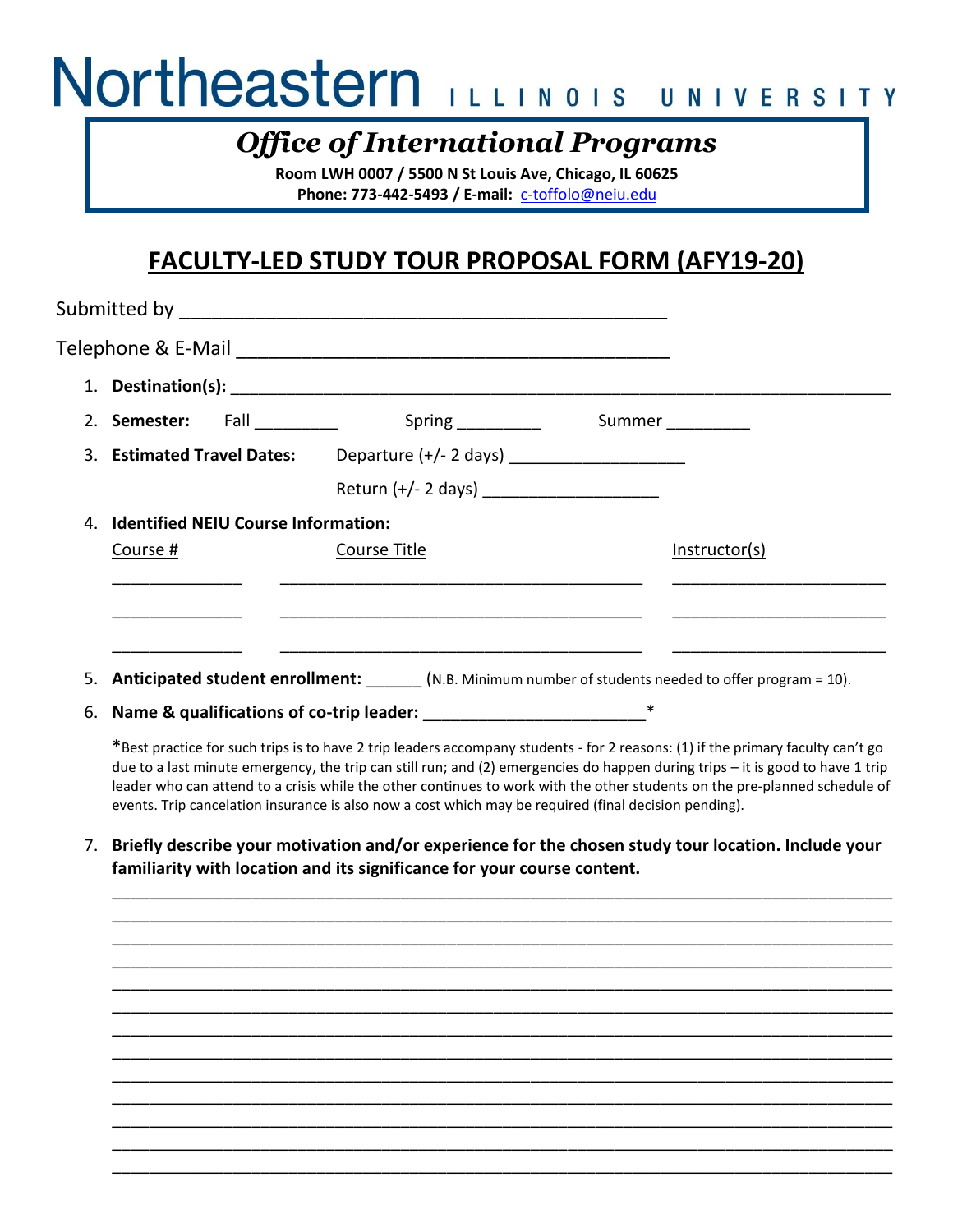#### **Please include the following documents along with this Proposal Form:**

- **1. Learning Objectives for the Study Tour**: Succinctly state the course objectives and explain how these objectives will be strengthened by the proposed trip. In addition, please explain how you plan to assess student-learning outcomes.
- **2. Course Syllabi** (if course linked). If not course linked, detailed description of the study tour experiences must be provided. One component of the description must show the connection to courses of study and to the strategic plan of the university.
- **3. Suggested Daily Itinerary** including identification of planned learning experiences and planned cultural encounters (a sample Study Tour Itinerary Form attached below). Note: A final itinerary will need to be submitted by the deadline indicated in the Faculty-Led Study Tour Policies (attached).
- **4. Estimated Budget:** Please calculate on the higher end of the costs. Make certain to include transportation, meals, accommodation, and any anticipated additional expenses (e.g., speakers' fees, entrance fees, local transport, etc.). Provide all expenses per person (see budget worksheet attached).
- **5. Concrete Course Outcomes:** Indicate what the students will gain as a result of the study tour and how this experience will be shared with the University community upon return.
- **6. Department Chair Name and Signature** (By signing below, the chair of the department acknowledges that he/she is aware of and approves the proposal and the associated information as detailed by the faculty member).

\_\_\_\_\_\_\_\_\_\_\_\_\_\_\_\_\_\_\_\_\_\_\_\_\_\_\_\_\_\_\_\_\_\_\_\_\_\_\_\_\_\_\_\_\_\_\_\_\_\_\_\_\_\_\_\_\_\_\_

\_\_\_\_\_\_\_\_\_\_\_\_\_\_\_\_\_\_\_\_\_\_\_\_\_\_\_\_\_\_\_\_\_\_\_\_\_\_\_\_\_\_\_\_\_\_\_\_\_\_\_\_\_\_\_\_\_\_\_

\_\_\_\_\_\_\_\_\_\_\_\_\_\_\_\_\_\_\_\_\_\_\_\_\_\_\_\_\_\_\_\_\_\_\_\_\_\_\_\_\_\_\_\_\_\_\_\_\_\_\_\_\_\_\_\_\_\_\_

Name

Signature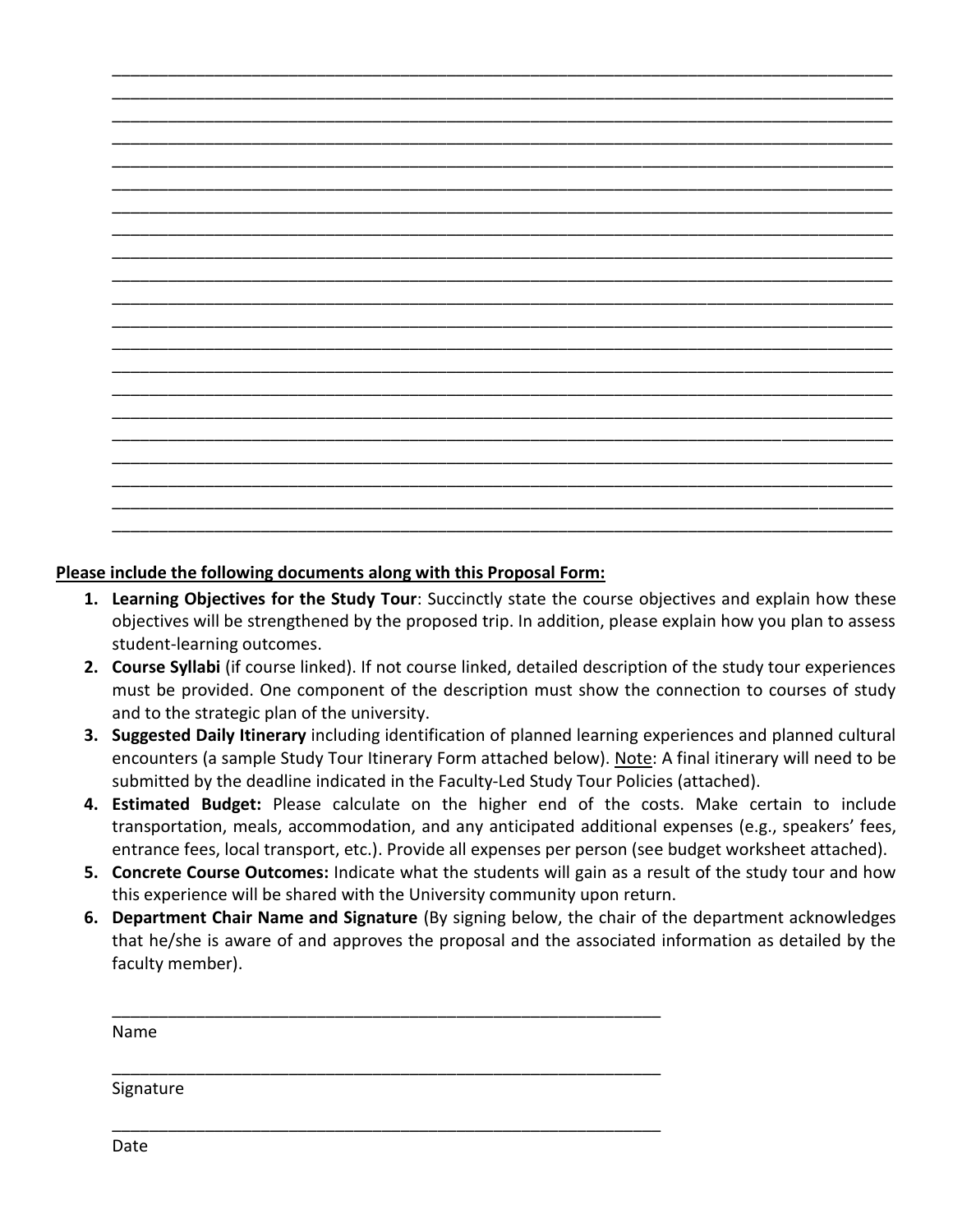*NOTE: Please e-mail the completed proposal by July 9, 2018 to Dr. Cris Toffolo, Office of International Programs, LWH 0008C*

### **STUDY TOUR ITINERARY PROPOSAL FORM**

(Please add extra rows as needed to indicate daily activities)

|                | <b>SUGGESTED ACTIVITIES</b> |                 | <b>ASSOCIATED NEEDS</b> |                  |                   |                    |
|----------------|-----------------------------|-----------------|-------------------------|------------------|-------------------|--------------------|
| <b>DAY</b>     | LOCATION(S)                 | <b>SCHEDULE</b> | <b>TRANSPORT</b>        | <b>LODGING</b>   | <b>MEALS</b>      | <b>ADDITIONAL</b>  |
| e.g.           |                             |                 | Public transport-       | Hotel; home      | Home stay         | Museum visit;      |
|                |                             |                 | ation; tour bus;        | stay; dormitory; | family; dining    | tour guide;        |
|                |                             |                 | other (N.B. Add         | other (N.B. Add  | hall; restaurant; | books; etc. (N.B.  |
|                |                             |                 | cost if not             | cost if not      | other (N.B. Add   | Add each           |
|                |                             |                 | included in             | included in      | cost if not       | additional cost if |
|                |                             |                 | package)                | package)         | included in       | not included in    |
|                |                             |                 |                         |                  | package)          | package)           |
| $\mathbf{1}$   |                             |                 |                         |                  |                   |                    |
|                |                             |                 |                         |                  |                   |                    |
|                |                             |                 |                         |                  |                   |                    |
|                |                             |                 |                         |                  |                   |                    |
|                |                             |                 |                         |                  |                   |                    |
|                |                             |                 |                         |                  |                   |                    |
| $\overline{2}$ |                             |                 |                         |                  |                   |                    |
|                |                             |                 |                         |                  |                   |                    |
|                |                             |                 |                         |                  |                   |                    |
|                |                             |                 |                         |                  |                   |                    |
|                |                             |                 |                         |                  |                   |                    |
|                |                             |                 |                         |                  |                   |                    |
| $\overline{3}$ |                             |                 |                         |                  |                   |                    |
|                |                             |                 |                         |                  |                   |                    |
|                |                             |                 |                         |                  |                   |                    |
|                |                             |                 |                         |                  |                   |                    |
|                |                             |                 |                         |                  |                   |                    |
|                |                             |                 |                         |                  |                   |                    |